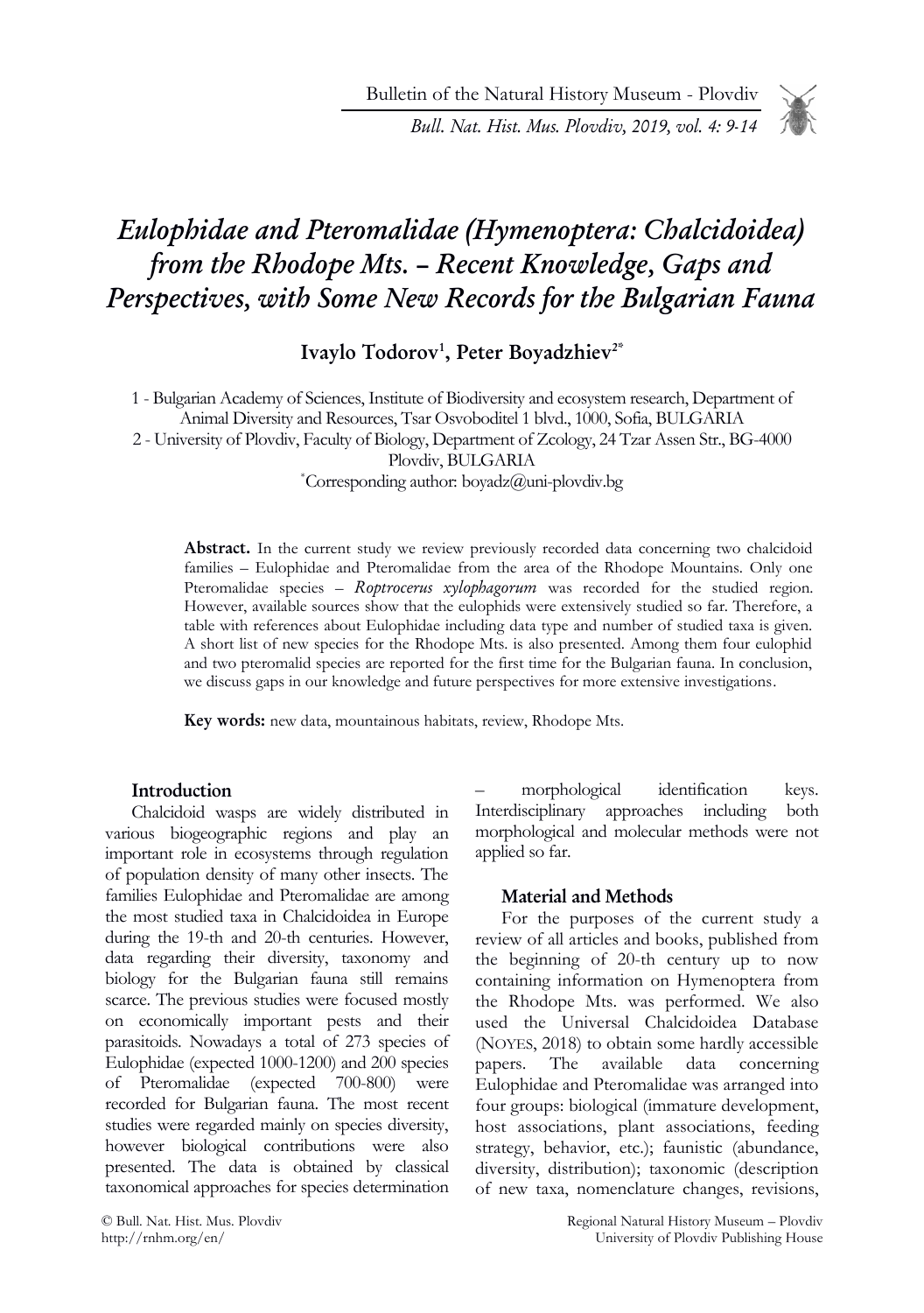## Eulophidae and Pteromalidae (Hymenoptera: Chalcidoidea) from the Rhodope Mts...

variability, etc.) and genetics (molecular data from DNA sequencing).

The new records presented here are based on chalcidoid material collected by the authors between 1996 and 2018 from mountainous localities. Part of the material was kindly given to us by Dr. Anelia Stojanova. Samples were taken by standard sweep netting and screen-sweeping in grasslands, meadows and branches of trees. Specimens were dried with isopropanol or with HMDS following HERATY & HAWKS (1998) and identified through the keys in GRAHAM (1969), ASKEW (1968), BOUČEK (1959), GEBIOLA et al. (2015) and HANSSON (1985; 2017). The examined specimens are deposited in the collections indicated by the following acronyms: PUPB, Department of Zoology, Plovdiv University "Paisii Hilendarski", Plovdiv, Bulgaria; IBER, Department of Animal Diversity and Resources, Institute of Biodiversity and ecosystem research, Bulgarian Academy of Sciences, Sofia, Bulgaria.

#### Results

A total of 25 publications on Eulophidae from the Rhodope Mts. region were found (Table 1), with an overall number of 187 studied species. Information mostly concerns species diversity and rarely – biology and taxonomy. In only two studies were used molecular methods (GUMOVSKY & BOYADZHIEV, 2003; GEBIOLA et al., 2010).

Table 1. Previously recorded information on Eulophidae from the Rhodope Mts. (in chronological order).

| References                    | Number of<br>discussed species | Type of data                               |
|-------------------------------|--------------------------------|--------------------------------------------|
| TSANKOV (1968)                | 1                              | biological                                 |
| TSANKOV (1970)                | 1                              | biological                                 |
| TSANKOV & DASKALOVA (1971)    | 1                              | biological                                 |
| TSANKOV (1972)                | 1                              | biological                                 |
| IVANOV & SLAVOV (1975)        | 16                             | faunistic; biological                      |
| <b>SLAVOV</b> (1978)          | 16                             | faunistic; biological                      |
| BOYADZHIEV (1997)             | 20                             | faunistic                                  |
| MIRCHEV et al. (1998)         | $\mathbf{1}$                   | biological                                 |
| PELOV & TOMOV (1998)          | 6                              | biological                                 |
| BOYADZHIEV (1999)             | 7                              | faunistic                                  |
| BOYADZHIEV (2000)             | 20                             | faunistic                                  |
| BOYADZHIEV (2001)             | 20                             | faunistic                                  |
| GEORGIEV (2001)               | $\mathbf{1}$                   | biological                                 |
| BOYADZHIEV (2003a)            | $\mathbf{1}$                   | taxonomy; biological                       |
| BOYADZHIEV (2003b)            | 13                             | faunistic                                  |
| GUMOVSKY & BOYADZHIEV (2003)  | 24                             | faunistic; taxonomic; biological; genetics |
| BOYADZHIEV (2004)             | 58                             | faunistic                                  |
| BOYADZHIEV (2006)             | 163                            | faunistic                                  |
| BOYADZHIEV & STOJANOVA (2008) | 1                              | biological                                 |
| MIRCHEV et al. $(2011)$       | $\mathbf{1}$                   | faunistic; biological                      |
| STRAKHOVA et al. (2011)       | 11                             | faunistic; taxonomic                       |
| MIRCHEV et al. $(2012)$       | 3                              | biological                                 |
| GEBIOLA et al. (2010)         | 1                              | genetics                                   |
| MIRCHEV et al. $(2015)$       | 3                              | biological                                 |
| YEFREMOVA et al. (2017)       | 1                              | taxonomic                                  |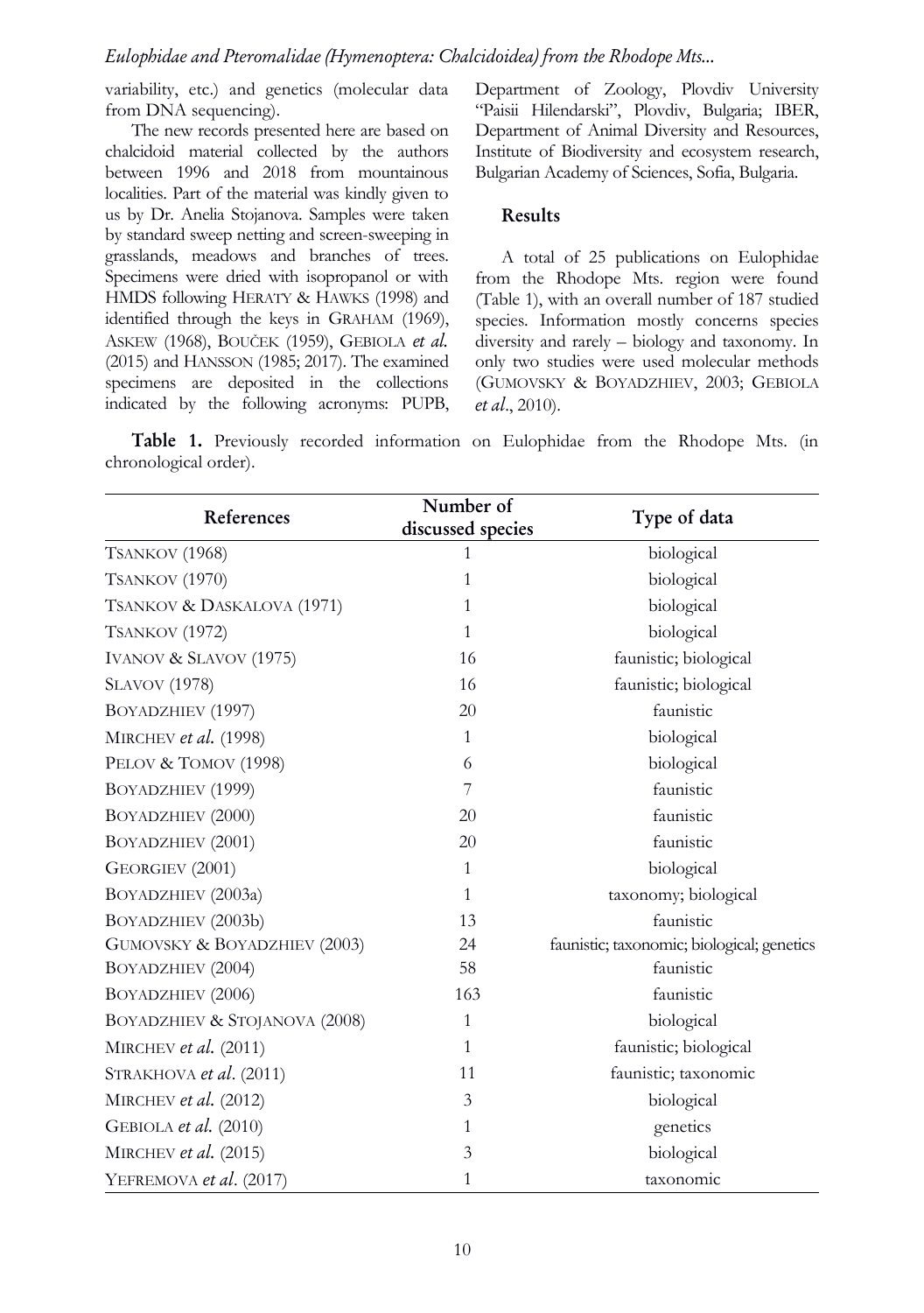Until now, data on the pteromalids from the Rhodopes Mts. was very poor and for that reason it is not included in Table 1. Only one species is known from the literature - Roptrocerus xylophagorum (Ratzeburg, 1844), reared as a parasitoid of the spruce bark beetle, Ips typographus (Linnaeus, 1758) (Coleoptera: Curculionidae) (VIDAL, 1993; GEORGIEV & STOJANOVA, 2006; DOYCHEV et al., 2016).

As a contribution, we present here 12 new records for the Rhodope Mts. New species and the new genus for the Bulgarian fauna are marked with one and two asterisks, respectively.

## Eulophidae

Chrysocharis mediana Förster, 1861

Material: 1♀, Hrabrino vill., 400 m, 01.05.1998; 1♀ (leg. A. Stojanova); 1♀, m. h. Persenk Hill, 1600 m, 13.08.1996 (PUPB).

Distribution: Europe, North America (Canada).

\*Cirrospilus elongatus Boućek, 1958

Material: 1♀, Solishteto Peak, near Zagrazhden vill., 1856 m, 08.07.1996 (PUPB).

Distribution: Europe, Madeira, North Africa (Algeria).

\*Diaulinopsis albimaxilla Hannson, 2017

Material:  $1\delta$  (leg. A. Stojanova), Asenovgrad, 500 m, 14.06.1997; 1♀ (leg. A. Stojanova), mentioned as *D. arenaria* (Erdös, 1951) by BOYADZHIEV (2006), Chehljovo vill., 1450 m, 27.07.2000 (PUPB).

Distribution: Romania.

## \*\*Dicladocerus euryalus (Haliday, 1844)

Material: 13, Chernatitsa Hut, 1300 m, 05.07.2000, swept from Pinus sylvestris (PUPB).

Distribution: Europe.

#### \*Necremnus artynes (Walker, 1839)

Material: 1♀, Daskalovo vill., 500 m, 03.II.2002; 1♀, Daskalovo vill., 550 m, 19.06.2002 (PUPB).

Distribution: Europe, Canary Islands, Madeira, Turkey, Mongolia, North America (United States of America).

## Pteromalidae

Chlorocytus polichna (Walker, 1848) Material: 2♀, 1♂, SW Batak, 41°55′57.9″N/ 24°11′09.9″E, 1234 m, 17.VII.2018 (IBER). Distribution: Europe, Kazakhstan, China.

\*Mesopolobus anogmoides Graham, 1969

Material: 2♀, near Pamporovo Resort, 41°37′21.4″N/24°42′04.1″E, 1580 m, 23.VIII.2018, swept from Picea abies (L.) H. Karst (IBER).

Distribution: Europe, China.

Mesopolobus incultus (Walker, 1834)

Material: 1♀, SW Batak, 41°55′57.9″N/24°11′09.9″E, 1234 m, 17.VII.2018 (IBER).

Distribution: Europe, Turkey, Middle East (Syria), Far East of Russia, North Africa, North America (Canada), New Zealand.

## Pteromalus semotus (Walker, 1834)

Material: 1♀, near Pamporovo Resort, 41°37′21.4″N/24°42′04.1″E, 1580 m, 23. VIII. 2018, swept from *P. abies* (IBER).

Distribution: Europe, Turkey, Middle East (Syria), Middle Asia, India (Kerala), China, North Africa, North America (Mexico), New Zealand.

Spintherus dubius Nees, 1834

Material: 4♀, 2♂, SW Batak, 41°55′57.9″N/

24°11′09.9″E, 1234 m, 17.VII.2018 (IBER). Distribution: Palearctic.

## \*Stenomalina illudens (Walker, 1836)

Material: 1♀, near Pamporovo Resort, 41°37′21.4″N/24°42′04.1″E, 1580 m, 23. VIII. 2018, swept from  $P$ . abies (IBER). Distribution: Europe, China.

## Stinoplus pervasus (Walker, 1836)

Material: 1♀, SW Batak, 41°55′57.9″N/24°11′09.9″E, 1234 m, 17.VII.2018 (IBER).

Distribution: Europe.

## Discussion

The number of publications which fully or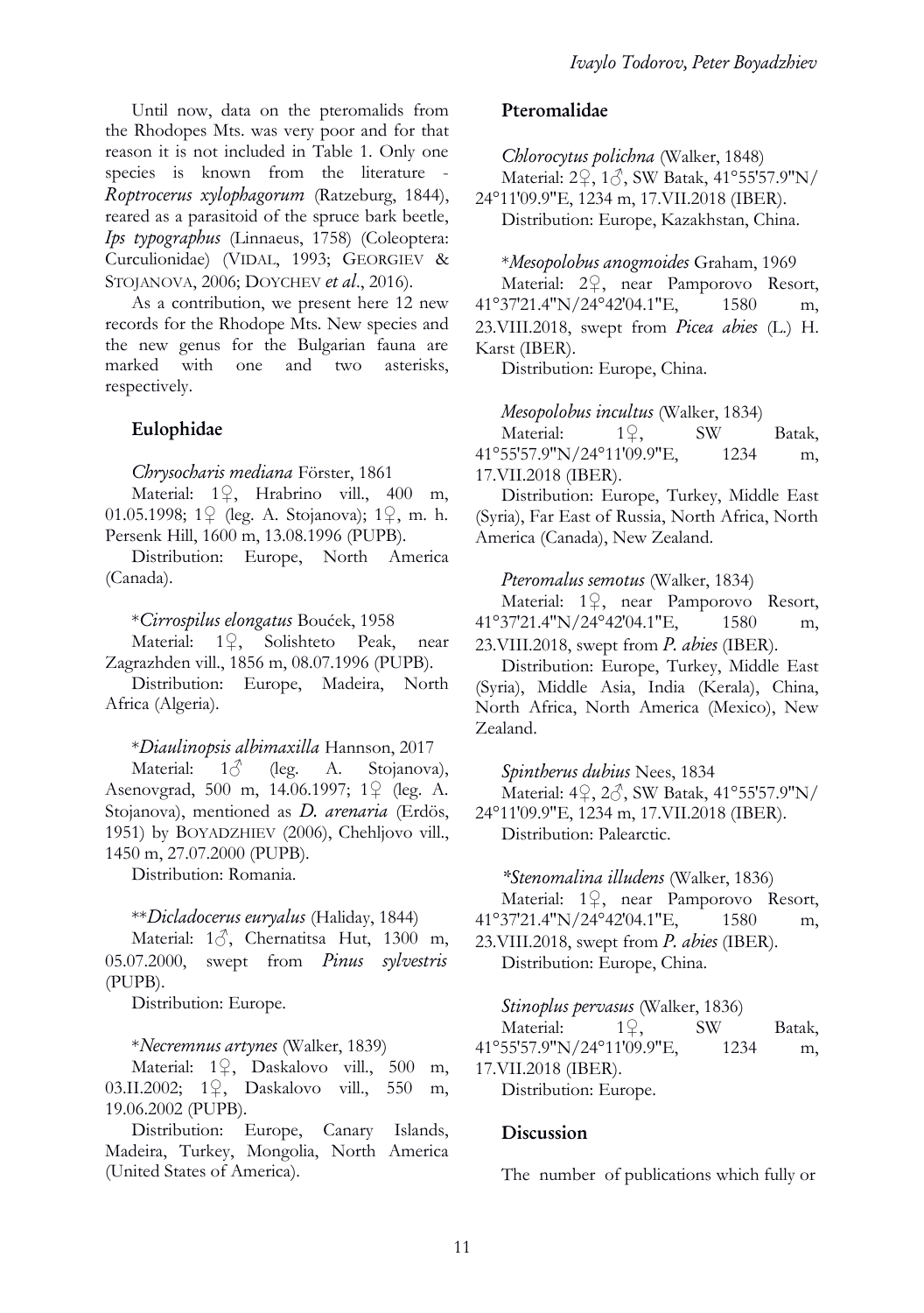# Eulophidae and Pteromalidae (Hymenoptera: Chalcidoidea) from the Rhodope Mts...

partly contribute to the biology of some species is relatively high, but treated taxa are not numerous compared to the total number of species. The analyzed literature reveals not only the quantitative proportion of information about different data types but also shows the gaps in our knowledge and future perspectives for investigations. Eulophidae from the Rhodope Mts. could be considered, as well studied only concerning their species diversity and abundance. Therefore, this chalcidoid family should be an object of more intensive investigations especially in their biology, taxonomy and genetics. Regarding the group of Pteromalidae we need to obtain at least basic faunistic data that is still lacking in the literature. Pteromalids should be collected firstly to assess their diversity on the territory of the Rhodope Mts. and just later – to research into their biology, genetics and taxonomy. At the present work we make our first steps toward this purpose.

## Acknowledgements

This study was made possible mostly by the support of the project "Biodiversity of families Eulophidae and Pteromalidae (Hymenoptera: Chalcidoidea) in mountainous habitats. Barcoding and distinguishing of close species", funded by the National Science Fund of the Republic of Bulgaria. We are grateful to Dr. Aneliya Bobeva (IBER, BAS) for her contribution in the writing of current publication and to Dr. Anelia Stojanova (Plovdiv University "Paisii Hilendarski") who provided some of the eulophid material.

# References

- ASKEW R.R. 1968. Handbooks for the Identification of British Insects. Hymenoptera 2, Chalcidoidea, Section (b), 8(2): 1-39.
- BOUČEK Z. 1959. A study of Central European Eulophidae, II: Diaulinopsis and Cirrospilus (Hymenoptera). Acta Entomologica Musei Nationalis Pragae, 33: 171-194.
- BOYADZHIEV P. 1997. New species Eulophidae (Hymenoptera: Chalcidoidea) to the fauna of Bulgaria. Travaux Scientifiques de l'Universite de Plovdiv, Biologie, Animalia, 33(6): 41-44.
- BOYADZHIEV P. 1999. New species Eulophidae (Hymenoptera: Chalcidoidea) to the fauna of Bulgaria II. Travaux Scientifiques de l'Universite de Plovdiv, Biologie, Animalia, 35(6): 63-66.
- BOYADZHIEV P. 2000. Unknoun Species of family Eulophidae to the fauna of Bulgaria from the Rhodopes (Hymenoptera: Chalcidoidea). Acta zoologica bulgarica, 52(2): 25-29.
- BOYADZHIEV P. 2001. Unknown species of family Eulophidae to the fauna of the Rhodopes (Hymenoptera, Chalcidoidea). Acta Entomologica Bulgarica, 7(1-2): 11-16 (In Bulgarian, English summary).
- BOYADZHIEV P. 2003a. Puklina asphodelinae sp. n. from Bulgaria (Hymenoptera, Eulophidae). Revue Suisse de Zoologie, 110(3): 533-539.
- BOYADZHIEV P. 2003b. New records to the fauna of Eulophidae in Bulgaria (Hymenoptera, Chalcidoidea) with a checklist of all the Bulgarian species. Travaux Scientifiques de l'Universite de Plovdiv, Biologie, Animalia, 39(6): 79-96.
- BOYADZHIEV P. 2004. Eulophidae (Hymenoptera: Chalcidoidea) of the eastern Rhodopes (Bulgaria). In: Beron P. & Popov A. (eds): Biodiversity of Bulgaria 2. Biodiversity of Eastern Rhodopes (Bulgaria and Greece). Pensoft, National Museum of Natural History & Bulgarian Academy of Science, Sofia, pp. 497-505.
- BOYADZHIEV P. 2006. Eulophidae (Hymenoptera: Chalcidoidea) of the Western Rhodopes (Bulgaria). In: Beron, P. (Ed.), Biodiversity of Bulgaria 3. Biodiversity of Western Rhodopes (Bulgaria and Greece) I. Pensoft & Nat. Mus. Nat. Hist., Sofia: 561-579.
- BOYADZHIEV P., A. STOJANOVA. 2008. Notes on the biology of Puklina asphodelinae (Hymenoptera: Eulophidae). In: Velcheva, I., A. Tsekov (Eds.), Anniversary Scientific Conference of Ecology, on the Occasion of the 20 Years Anniversary of Department of Ecology and Environmental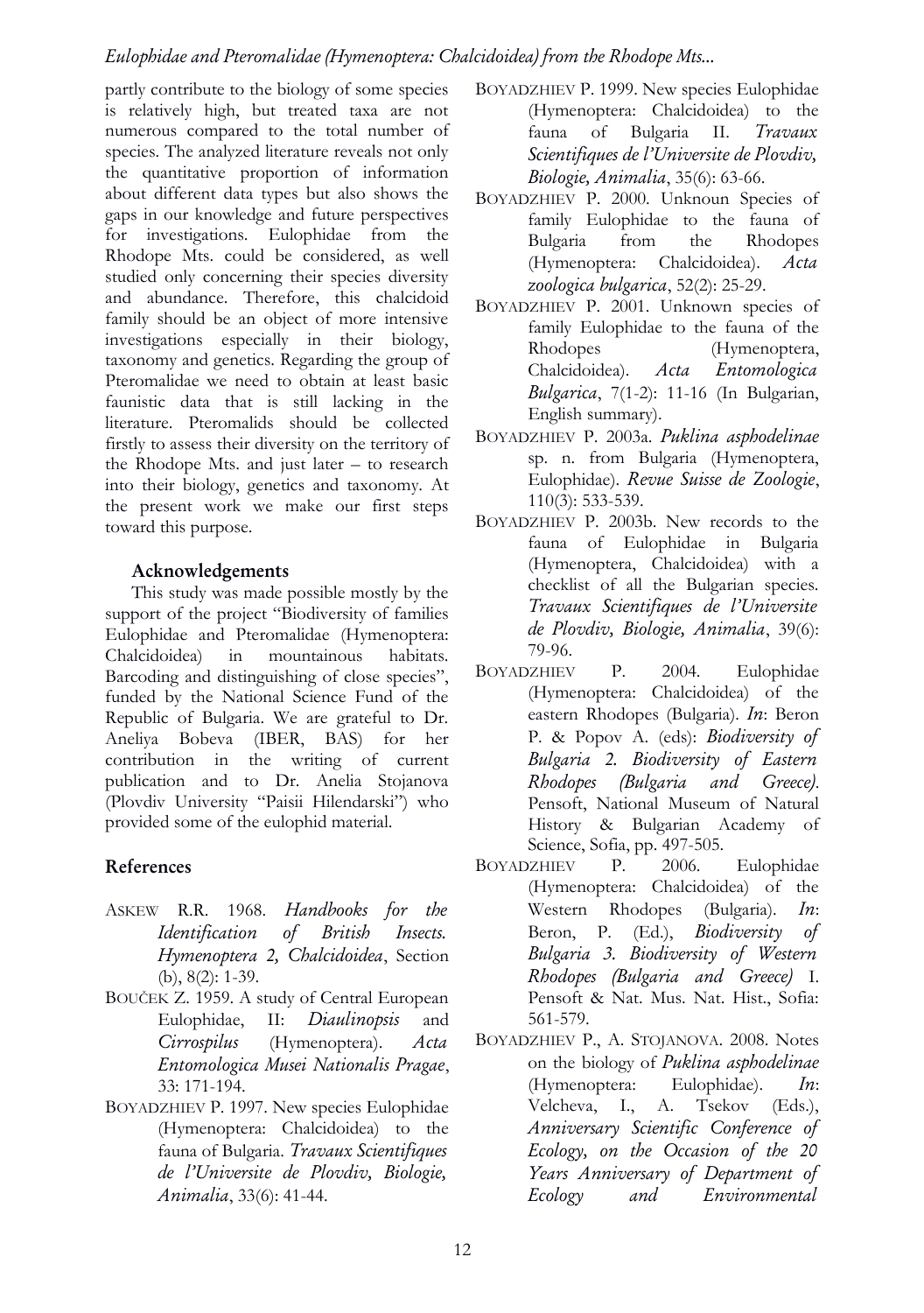Conservation at the Faculty of Biology, University of Plovdiv "St. Paisii Hilendarski", November 1st 2008, Plovdiv, 91-95.

- DOYCHEV D., M. KECHEV, I. TODOROV, P. MIRCHEV, S. BENCHEVA, G. GEORGIEV. 2016. New entomophagous enemies of Ips typographus (Linnaeus, 1758) (Coleoptera: Curculionidae) from Bulgaria. Acta zoologica bulgarica, 68(1), 2016: 131-134.
- GEBIOLA M., U. BERNARDO, R. A. BURKS. 2010. A reevaluation of the generic limits of Pnigalio Schrank (Hymenoptera: Eulophidae) based on molecular and morphological evidence. Zootaxa, 2484: 35–44.
- GEBIOLA M., U. BERNARDO, A. RIBES, G. GIBSON. 2015. An integrative study of Necremnus Thomson (Hymenoptera: Eulophidae) associated with invasive pests in Europe and North America: taxonomic and ecological implications. Zool. J. Linn. Soc., 173(2): 352-423.
- GEORGIEV G. 2001. New egg parasitoids of the pine sawfly, Neodiprion sertifer (Geoffr.) (Hymenoptera: Diprionidae), in Bulgaria. Forest Science, 3/4: 87-90.
- GEORGIEV G., A. STOJANOVA. 2006. New pteromalid parasitoids (Hymenoptera: Pteromalidae) of Ips typographus (l.) (Coleoptera: Scolytidae) in Bulgaria. Silva Balcanica, 7(1): 89-93.
- GRAHAM M. W. R. DE V. 1969. The Pteromalidae of northwestern Europe (Hymenoptera: Chalcidoidea). Bulletin of the British Museum (Natural History) (Entomology), Supplement 16: 908 p.
- GUMOVSKY A., P. BOYADZHIEV. 2003. Review of the Bulgarian Entedon Dalman, 1820 (Hymenoptera: Eulophidae, Entedoninae). Acta zoologica bulgarica, 55(3): 3-32.
- HANSSON C. 1985. Taxonomy and biology of the Palearctic species of Chrysocharis Förster, 1956 (Hymenoptera: Eulophidae). Entomologica Scandinavica, Suppl. 26: 1-130.
- HANSSON C. 2017. New Records of Eulophidae (Hymenoptera: Chalcidoidea) from Romania, Including Two New Species. Travaux du Muséum

Ivaylo Todorov, Peter Boyadzhiev National d'Histoire Naturelle "Grigore Antipa", 59(1): 53-72.

- HERATY J., D. HAWKS 1998. Hexamethyldisilazane: A chemical alternative for drying insects. Entomological News, 109: 369-374.
- IVANOV S., N. SLAVOV. 1975. Role of the beneficial fauna for the quantitative dynamics of leaf-mining moths. Plant Protection (Rastitelna Zashtita), 23(10): 33-35. (In Bulgarian).
- MIRCHEV P., G. GEORGIEV, P. BOYADZHIEV, M. MATOVA. 2012. Impact of entomophages on density of Thaumetopoea pityocampa in egg stage near Ivaylovgrad, Bulgaria. Acta Zoologica Bulgarica, Supplementum 4: 103-110.
- MIRCHEV P., G. GEORGIEV, P. BOYADZHIEV. 2015. Comparative studies on egg parasitoids of pine processionary moth (Thaumetopoea pityocampa) in a 20 year period. Forest Science, 2: 105-114.
- MIRCHEV P., G. SCHMIDT, G. TSANKOV. 1998. The egg parasitoids of the pine processionary moth Thaumetopoea pityocampa (Den. & Schiff.) in the Eastern Rhodopes, Bulgaria. Bollettino di Zoologia agraria e di Bachicoltura, Ser. II, 30(2): 131-140.
- MIRCHEV P., G. TSANKOV, G. GEORGIEV, P. BOYADZHIEV. 2011. Pediobius bruchicida (Rondani) (Hymenoptera: Eulophidae) – an egg parasitoid of pine processionary moth, Thaumetopoea pityocampa (Denis & Schiffermüller) (Lepidoptera: Notodontidae) and a new species for Bulgarian fauna. Acta Zoologica Bulgarica, 63(3): 319-322.
- NOYES J. S. 2018. Universal Chalcidoidea Database. World Wide Web electronic publication. Available at: [www.nhm.ac.uk/chalcidoids].
- PELOV V., R. TOMOV. 1998. Parasitoids (Hymenoptera: Chalcidoidea), reared from mining moths (Lepidoptera), feeding on rosaceous fruit trees in Bulgaria. Acta Entomologica Bulgarica, 1: 56-63.
- SLAVOV N. 1978. Possibilities for application of parasitoids of the leaf-mining moths in the integrative biological control. In: